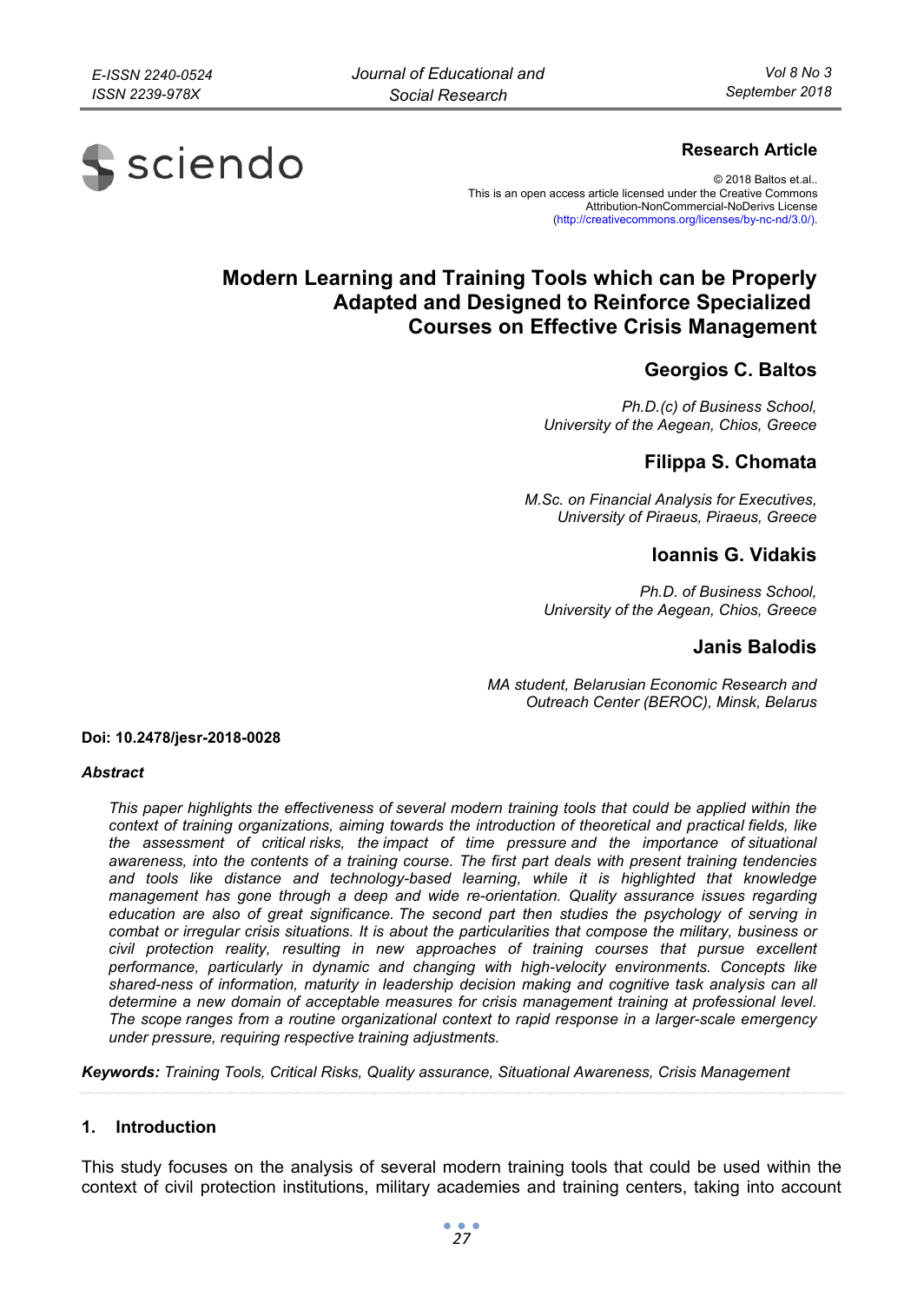| E-ISSN 2240-0524 | Journal of Educational and | Vol 8 No 3     |
|------------------|----------------------------|----------------|
| ISSN 2239-978X   | Social Research            | September 2018 |

the differences between training for operations under normal circumstances and training specialized in the treatment of emergency situations. The purpose of this discussion is to highlight how the crisis managers or the respective training planners could familiarize themselves with and take advantage of training topics like risk identification and assessment, simulation exercises and intuitive leadership. Such training applies to a wide range of activities including military and civil protection, disaster recovery and plenty of professional case studies concerning both routine organizational contexts as well as rapid responses in larger-scale emergencies. The quantity and quality of the training directly affects the success of the respective operations, adding value to students and professionals involved, but also reinforcing security, stability and safety for the societies in favor of the citizens and their well-being.

#### **2. Research Horizons for Training Projects**

#### *2.1 Distance and technology-based learning*

One of the milestones of the new training tendencies over the recent years is distance training. This system is absolutely focused on learning and/or teaching remotely. The relevant old fashion ways were involving the in-person training, while the new training ways activate the two and/or multiple way system of communication. Another qualitative difference is that distance training cannot take place without the assistance of high technology. Any distance training can be actually considered a kind of technologically mediated learning.

Mehdi Khosrow-Pour (Khosrow-Pour 2001) studied the next level of distance training, whereas the students belong in a specific professional environment. Her theory is well known as "corporate distance training'', having interesting results in combining organizational cultures with particularly needed distance training features. The key concept of "corporate distance training" is that both the organizational administration and the employees/trainees have to face the realistic business problems through the solutions offered while they are "hooked in" a virtual platform-based training environment. Therefore, information technology managers play a crucial role since they facilitate the use of technological systems such as internet, intranet, video-conferences, satellite broadcasts etc., taking advantage of the most cost effective and time saving technological applications. The challenging aspect of corporate distance training is that the main core of participants, such as managers and high-level operators can be connected although geographically dispersed.

Another milestone over the new era in training is the so called e-learning based on "webbased instructions''. During the last decades, we have experienced a revolution in training practices due to the development of web technology. The difference between traditional and web-based training is not related to the content of the knowledge itself. It deals with how knowledge is being contextualized. Web-based training courses are more effective in stimulating and maintaining learner's attention, given that the World Wide Web creates targeted, comprehensive and attractive educational material and means of delivering knowledge.

However, Beverly Abbey (Abbey 1999), from a pedagogical point of view, criticizes strongly the web-based instruction. Her main objection lies upon the issue of the validity of the information offered, due to the fact that the material is not always authenticated or signed by credible users in regard with reliable sources. She dramatically declares that the knowledge representation on the web is "…like the Swiss cheese, broad, thin and full of holes…''. Another questionable issue is that the web-based hypertext environment is massive and excessively over-loaded, therefore, inexperienced users may be somehow "lost" or easily manipulated during their research.

#### *2.2 Knowledge management re-orientation in question*

A third milestone of the recent training developments deals with the transformation of education and training to strictly market and business-oriented courses. It looks like all modern colleges and universities prepare their students in order to directly enter into the world of business sectors and industries. Under this approach, on duty managers are taking the place of the old-fashion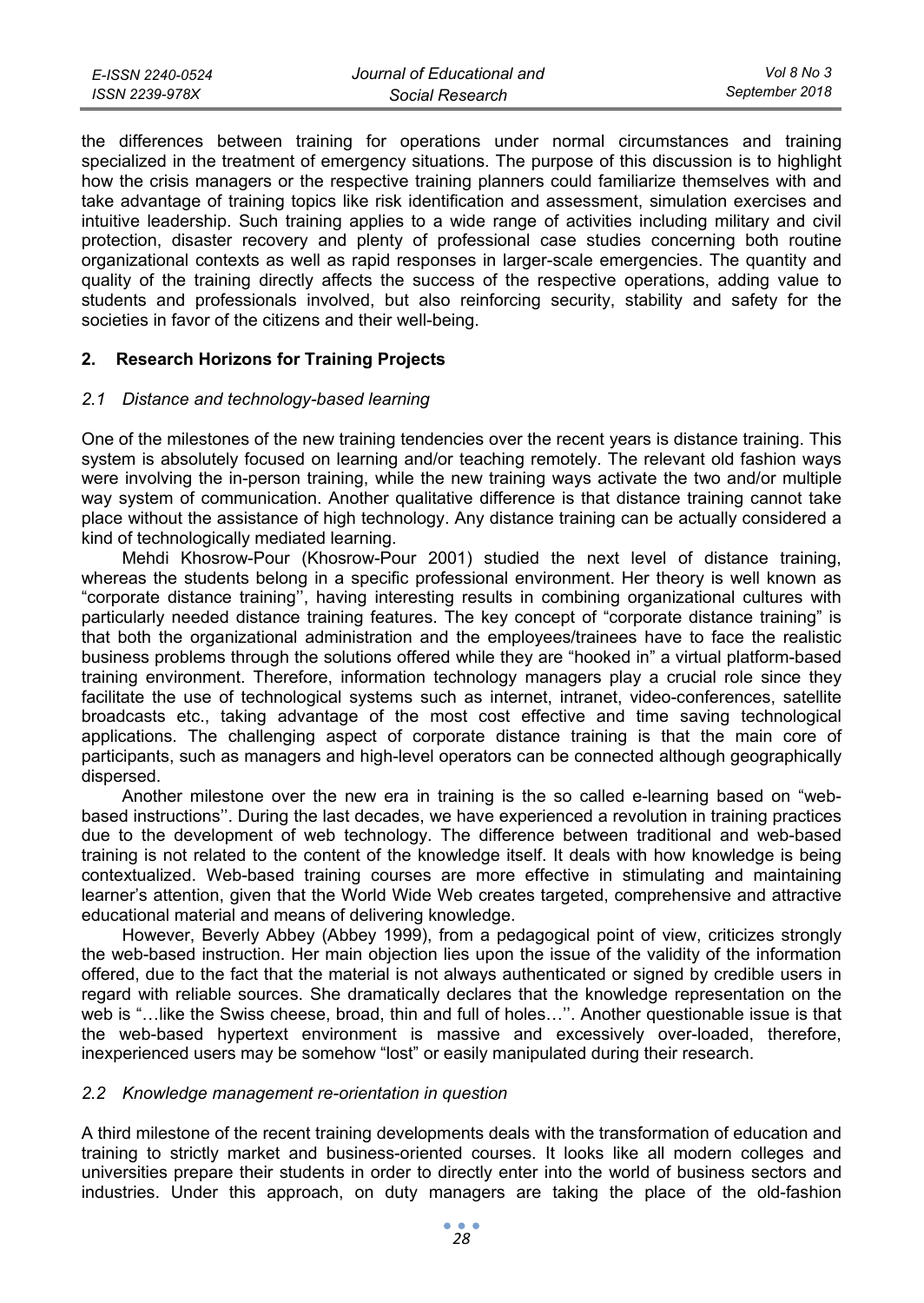professors, while students are qualified according to their business skills and, therefore, training is actually a part of their business induction and career-path. G. Elliott and M. Crossley (Elliott and Crossley 1994), having empirically examined these concerns, concluded that the newly established pedagogical cultures are simply alternative models of management. Traditional lecturers usually oppose the idea of the majority of the academic foundations running as business industries or as the exclusive gateways to commercial services. The main reason is that such a prioritization disregard human studies, social responsibility and in general the needs of students as persons who most of all better off as sociable and in general educated personalities. It will be later in this paper discussed that crisis situations can be better controlled by crisis managers who exhibit a balance between expertise and encyclopedic, holistic as well as multi-faceted perspective of life values, ethos and ethics. Thus, modern training courses need to adopt a synthetic scope, further preparing students for complexity and radical global changes (Gilpin and Murphy 2008).

### *2.3 Quality assurance issues*

At a systemic level, the educational tool drawing the scholars' attention is the quality assurance. Over the last years, quality assurance practices have been introduced thoroughly into several levels of training, regulating processes and procedures on the basis of relevant standards. According to R. Brown (Brown 2004), the quality management thankfully has been transformed towards quality improvement rather than procedural accountability. There is a great difference between compliance with specific rules, on one hand, and quality management on the other, appealing to professional motivation and constructive assessments on how to better off as a training center.

 The dimension of quality assurance mostly applicable in education fields is the involvement of external auditors, usually quality assurance agencies. They evaluate the performance of the training organizations and suggest improvements, being capable enough to make objective assessments, due to their expertise. It is true that especially the military organizations apply strict policies and internal auditing or self-assessments. However, as it was mentioned before, the accountability structures sometimes turn to be a dead end, since they are usually considered to be the one and only purpose of management. Therefore, considerable change and quality improvement can be guaranteed by external advisors that are not subject to biases coming out of any specific internal organizational cultures (Brown 2004).

# **3. Particularities of Environments in Crisis**

### *3.1 Phycological features of serving in combat*

In order to transfer the above mentioned modern training toolbox into the crisis management fields of training, we need to have an overall and complete view of the particularities that compose professional environments like those of the civil protection and the armed forces. Looking for the core characteristics of such rapid deployment civil and military units, T. W. Britt (Britt 2006) mentioned that a soldier, an officer or a rescue crew member differs from any other manager or employee since he/she is exposed to high risks and, therefore, may deal with human mortality. In simple words, it is the fear to face the natural but unanimously avoidable reality of a psychological stress, physical injury or even death; any action or reaction is inevitably affected by that fatal factor. The second particularity of those "in uniform" is the compelling presence of fatigue. Officers and soldiers along with rescuers are driven to the limits of their endurance and sometimes overpass them. Additionally, decision making, while performing preventive and/or corrective tasks against disasters, seems to be extremely tough since it is affected by lack of sleep, emotional stress multiplied the complexity of the environments and the overload of information. The outcome of these missions also depends on the morale of the fighters. The higher it is, the more likely they are capable to accomplish a mission, a disaster recovery and/or a rescue of human lives and properties.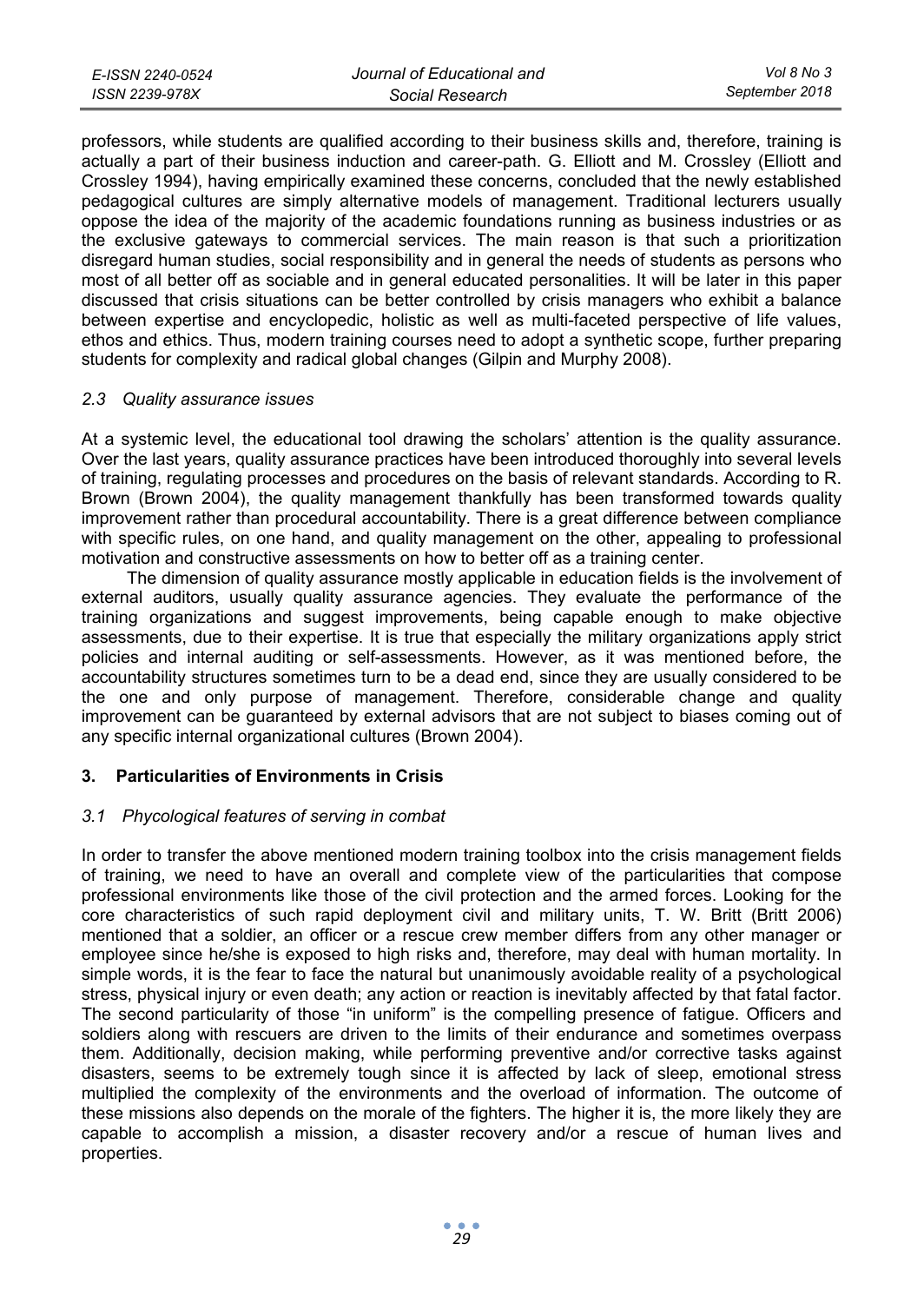#### **Technical Skills Crisis Matrix**



**Fig. 1**. Technical skills for crisis resolution (Powelson 2017)

Battle fields or natural disaster landscapes create havoc not only against team formations in general, but also to every single fighter; in other words, the personality of each crew member or his/her training level is more than worthy to be highly concerned (see Fig. 1 above). Inside the rescue and military units or their administrative headquarters involved, additional confusion may occur related to training deficiencies. Crisis management courses are a possible solution for strengthening the response capabilities and effectiveness. Paraskevas (Paraskevas 2006) states that the dynamically evolving character of the environments in crisis redefines Crisis Management Plans (CMPs) and training rules towards more innovative notions and sophisticated case studies like systemic analysis and chaos theory. CMPs are not automatically responsive, they need to have been "assimilated" into any specific organizational environment, taking into account colleagues' attitudes and educational attributes shaping an organization's resilience against critical threats and weaknesses (Baltos and Mitsopoulou 2007).

### *3.2 Chaotic situations and professional response*

The involvement of risk management as well as systems theory in the study of business interruptions as well as natural, civil or military disasters introduces unpredictable variables that jeopardize the sustainability of services and operations in public or private sector (Piotrowski 2006). Given that a system by definition combines interdependent variables in order to achieve an objective, it should be clear that system factors may bring up exponentially increased results, in other words, the effects may surpass the causes in terms of impact and emergency (Senge 2006). The professional responders to a crisis, for instance the rescue teams, usually interact locally, facing difficulties and bottlenecks in the receipt and evaluation of critical information. Overloads of feedback may be possible, forcing receivers to re-evaluate and re-schedule according to the intensity and diversity of the incoming messages.

Lessons learned from disaster recovery and/or rescue operations refer by default to the main outlines of Chaos Theory, "where dysfunctional systems are considered a normal aspect of adaptation to high-stress conditions" (Piotrowski 2006). The term "crisis", having an ancient and classical origin, in Greek also means "judgement" (Paraskevas 2006). The resolution of crisis then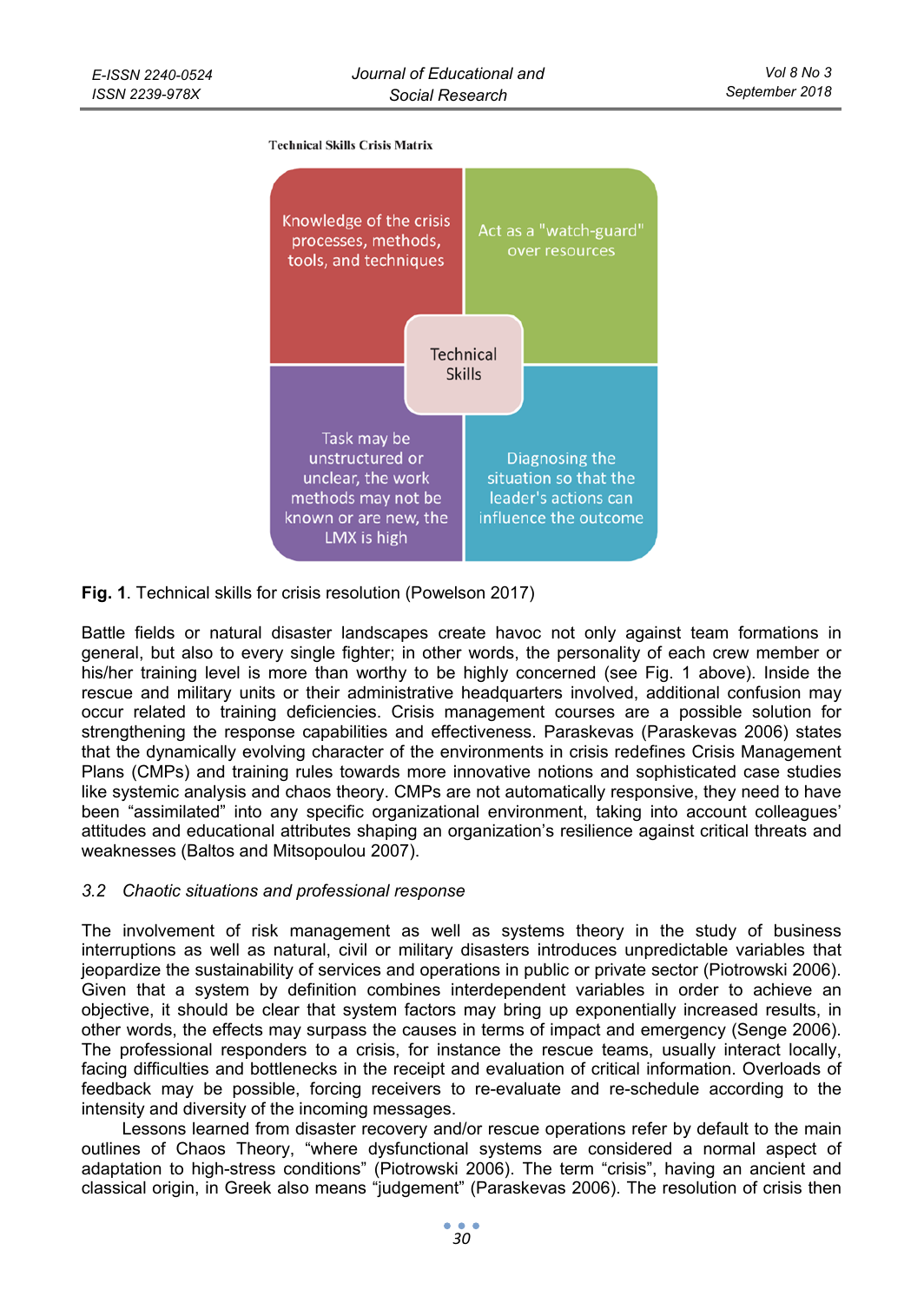| E-ISSN 2240-0524 | Journal of Educational and | Vol 8 No 3     |
|------------------|----------------------------|----------------|
| ISSN 2239-978X   | Social Research            | September 2018 |

requires crisis managers skilled enough and duly trained to think where there is no place or time for thinking. A crisis response system combined with proper training courses ideally provides recognition of all the critical situations, even before the crisis erupts. In hindsight, crisis management courses should emphasize on the mind's sharpness and agility of the leaders directing the crisis mitigation (see Fig. 2 below).



**Fig. 2**. Relations among skills and attributes scaled and preferred for the composition of crisis response teams (Baltos and Mitsopoulou 2007)

#### **4. Planning Crisis Management Trainings and Expected Results**

#### *4.1 A "ticking clock" speeds up all crisis situations*

Following the above described recent educational and training concepts, crisis management courses and military academies around the world have already adopted parts of the modernization process regarding recruiting specialists, teaching and supporting their students. The main concern of these institutions is to reinforce the programs with any recent technologies and best practices, aiming at training therein to be considered effective and competitive. It is also a fact that civil protection and armed forces accomplish continuous and intense learning programs for their staff that have already been tested in a long list of real emergency situations on numerable levels of human activity and survival, e.g. earthquakes, floods, famines, chemical attacks, nuclear and radiation accidents, terrorist attacks, cyber-attacks, energy supply disruptions, banking breakdowns, wildfires, anti-terror campaigns, hurricanes, etc. proven in general terms improved in comparison to similar past incidents.

However, this variety of engagements should be organized in a more permanent and detailed way through the objectives of a general educational context and vision. For example, post-graduate studies should systematically include crisis management disciplines, in order to ensure a continuing stream of skilled and talented employees in the organizations involved. The scope of such operations is so deep and wide that we could even claim the dawn of a new science or at least a scientific methodology, researching the impact and the likelihood of abnormal and unexpected factors as well as the avoidance or containment of the uncertainty.

By tradition, the military training is a highly and strictly structured paradigm, as long as it attempts to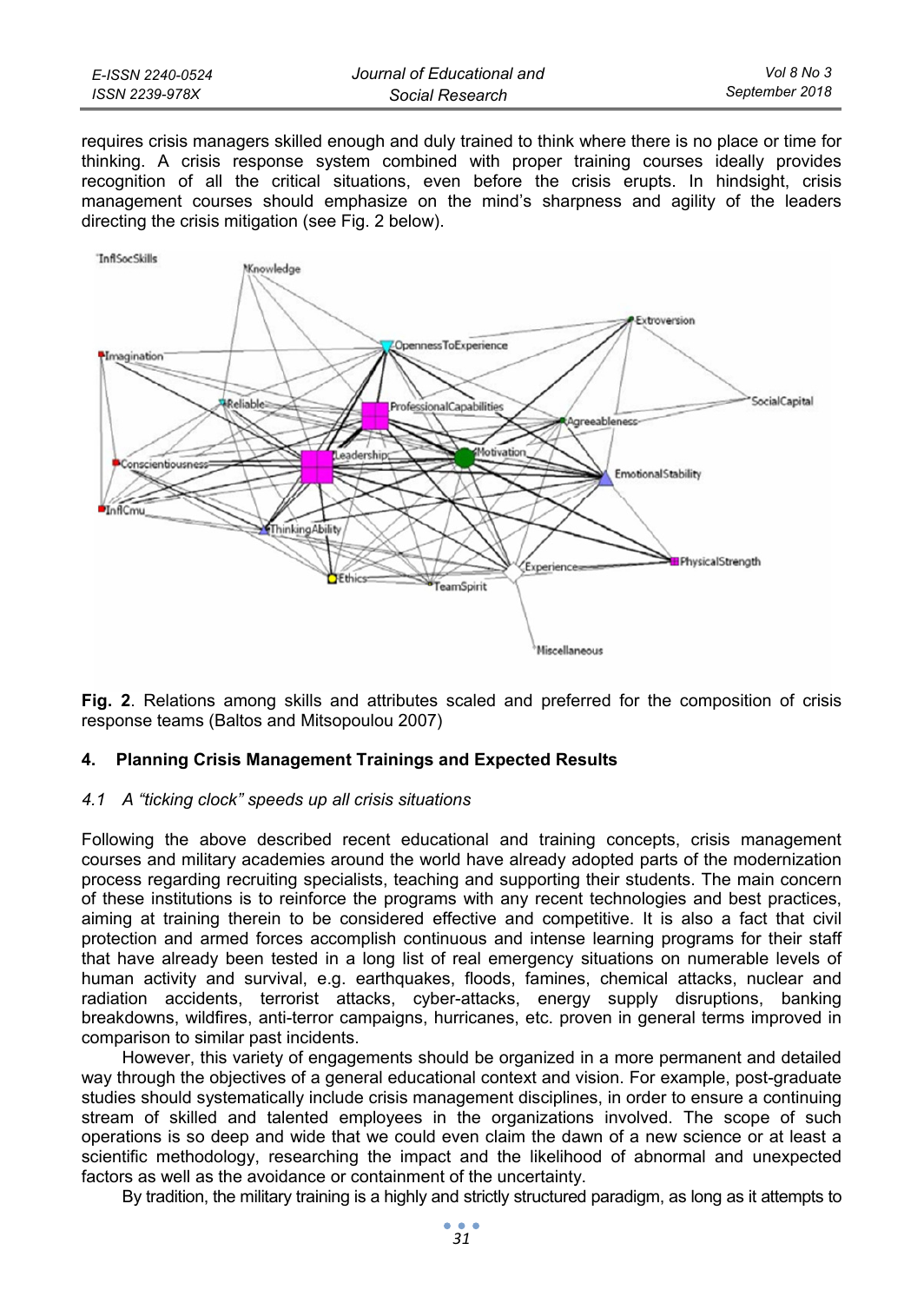| E-ISSN 2240-0524 | Journal of Educational and | Vol 8 No 3     |
|------------------|----------------------------|----------------|
| ISSN 2239-978X   | Social Research            | September 2018 |

ensure a measure of order recovery and situational predictability. Therefore, it relies upon clear-cut procedures and protocols, mainly operating in bureaucratic environments. On the opposite side, many analysts, such as M. J. Cook, J.N. Noyes and Y. Masakowski (Noyes, Cook, and Masakowski 2012), have commented that the predominance of bureaucratic procedures, strict protocols and apriori segregation of duties has formed managerial behaviors that, due to lack of flexibility, agility and adaptability, are not capable to lead them to a proper and resourceful decision-making.

For example, a well-known situation where the military formations need to be familiar with factors like novelty, surprise and improvisation is the natural disaster relief missions. Under such conditions formal hierarchical protocols have been proven to be ineffective. The relief comes from light team formations with cross functional structure and on-site situational awareness. This is why the anticipation of and readiness to control any potential risk should be the starting point in the respective training centers. E Salas and G.A. Klein (Salas and Klein 2001) highlighted the importance of training the officers at improvising and increasing the range of their responsiveness repertoire.

Another positive fact is that national authorities, international and non-governmental organizations, since a long time ago, have adopted plenty of bottom-up training programs, whereas the already highly trained may participate as trainers in the training of other less experienced, transferring directly their knowledge and expertise. However, these processes should be enriched with additional academic staff from major research institutions, towards the establishment of joint and interdisciplinary educational programs in collaboration with scholars and practitioners willing to exchange ideas, best practices and lessons learned.

The ideal should be the balance among academic courses, "on the job" training and hightechnology applications. Therefore, we should agree with the proposal of the US NAVY Committee on Technology for Future Naval Forces (CTFN et al. 1997), according which "…we have to invest more in the conversion of the conventional forms of training to technology-based and technology distributed training programs…". The already existing platforms for the web-based distance learning that operate at the moment simply as pilot-programs should be carefully expanded and integrated to the rest of the existing training platforms, in order to meet the needs of the modern training systems.

Among the most effective and efficient training tools, the simulation training devices have been adopted by all advanced armed forces, while they are advisable in regard with all the range of trainings for emergencies. The simulation models are based on creating virtual reality environments. They create virtual crisis realities, activate users' attention, imagination, cognition and responsiveness. Thus, the trainees improve their judgment and ability to map the situations and make proper decisions out of virtual worst cases scenarios. According to R. Thierauf (Thierauf 2001) it is fully worthy to invest in acquisition and operation of simulation projects. The generation of interactive on-screen environments, involving iconic stress tests as well as other hostile and/or friendly players, allows civil and military staff to learn from making virtual but not fatal mistakes, resulting into decreased mistakes and minimum possible casualties during the "real-time operations".

#### *4.2 Activating the emotional intelligence and team work leverage*

It is a fact that in the professional and in vivo operations the element of collaboration and team work is emphatically present, affecting positively the results of the total performance. Under these circumstances, it is obvious that safety and security operators should elaborate training patterns compatible to what T. W. Britt and A. B. Adler (Britt and Adler 2003) described as "comradeship". He highlighted the importance of this co-working issue in selecting and positioning team members in effective formations, repeating the famous saying: "four brave ones, who do not know each other will not dare to attack a lion. Four less brave, but trusting well each other, being sure they will be mutually supported by all means, will attack resolutely".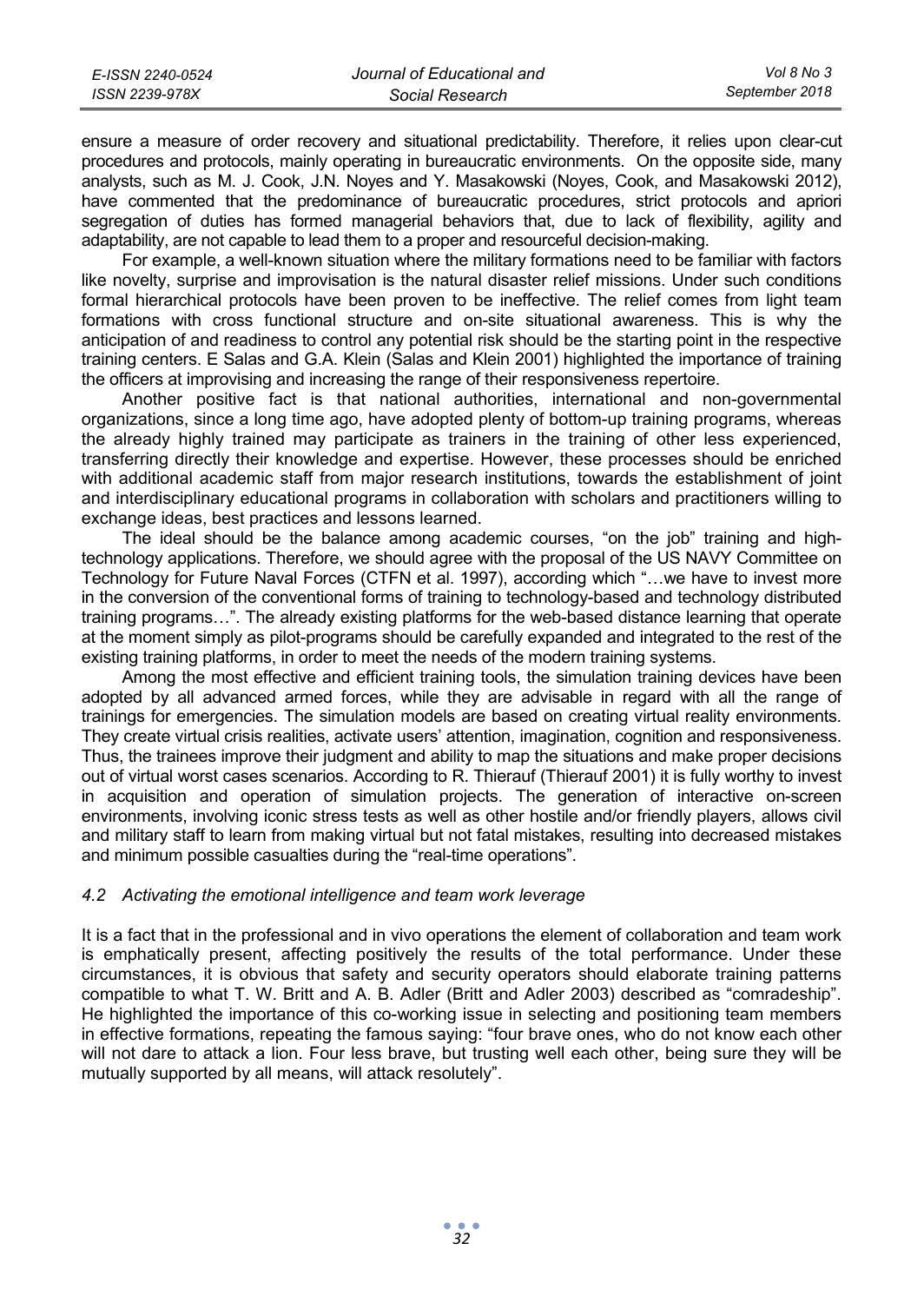#### **Emotional Intelligence Crisis Matrix**



**Fig. 3**. Emotional intelligence elements for crisis resolution (Powelson 2017)

Therefore, it seems as an emergency to enhance training courses with all the modern training tools that stimulate and develop ethics, collaborative spirit, responsibility bonds and professional cooperation. When a system relies on bureaucracy and only, may operate under normal circumstances, but when uncertainty and risks prevail, there is a great possibility for this system to break down and collapse. Basic shortfalls that may be created due to severe bureaucracy include communication and coordination distortions throughout the operations. N. Kapucu (Kapucu 2006) sums up the importance of effective communication and training against crises, highlighting timely sharing of valid information, reciprocity and mutual trust in decentralised team formations (see Fig. 3 above).

### *4.3 "Anti-crisis leadership" – Intuition is the source of powers*

 Flexibility and adaptability should be primarily reflected into the training plans and vision (Fink 1992). Training courses should always include and emphasize on emergencies and risk management. According to Erik Hollnagel (Hollnagel 2003), there is a series of requirements to be fulfilled in order to swift the training patterns towards increased readiness and prepared-ness under high stress situations:

- The first requirement is related to the functionalism theory, according to which academies and colleges suggest functional and cognitive engineering schemes that describe literally how to react when specified problems suddenly appeared and should be immediately faced.
- The second one is the prompt use of expertise. The crisis managers need to be experts on offering solutions and advices, in other words, they need to be highly aware of certain situations up to the point that they somehow respond "automatically" based on their inner tacit knowledge and empirical awareness.
- The third requirement, which is closely related to the first one, is described as "cognitive architectures". In a few words, crisis managers should be trained in mapping the situations, scanning the factors that rule the outcome of the activities taken, especially when those factors are changing under conditions that could be considered threatening, even for human lives.
- The fourth one deals with what was described as "ethnography of workplaces". The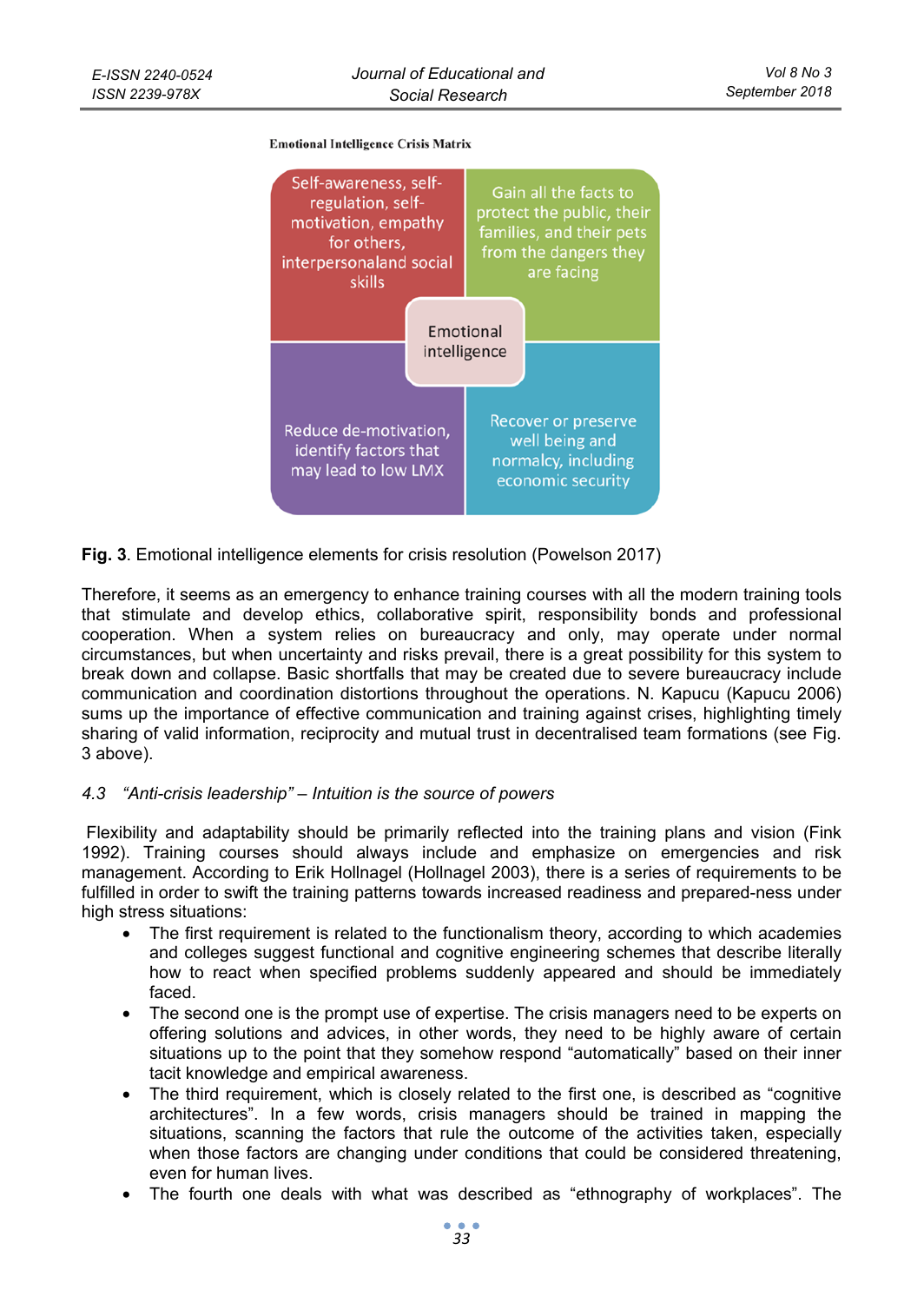training courses should somehow simulate the workplace environment. Taking into account the particularities of the military and/or civil protection "workplace" area, we could imagine how crucial it is for a crisis manager to be able to analyze the conditions' changes and the relevant risks unexpectedly appeared, focusing on the cultural parameters that explain actions and reactions, foreseeing the next forthcoming problems.

• The fifth requirement is the so called "naturalistic" decision making. According to that theory, crisis management students should learn *decision making techniques* that solve complicated problems. The naturalistic aspect of the afore-mentioned concept is related to the fact that students learn how to react in a natural way, sometimes driven by intuition rather than rationality.



# **Fig. 4**. The "Expert Organization" (Gilpin and Murphy 2008)

"Anti-crisis leadership" should demonstrate availability of a crisis culture (Mitroff and Alpaslan 2003). On that basis (see Fig. 4 above) of the multiple emergencies' particularities, the designers of relevant training courses have to conduct a job/task analysis anytime they launch a new academic course or training exercise. We could even say that the so-called job/task analysis is an essential pre-training element, affecting the overall success of the training. T. W. Britt, A. B. Adler and C. A. Castro (Britt, Adler, and Castro 2006) expanded the application of job/task analysis as a pertaining element, including in the job/task analysis not only the factor of detailing the specifications of the tasks, but also emphasizing on the competencies needed for each specific task, for example, communication, adaptability, co-working experience, etc. Given that the crisis setting changes through unpredictable situations, the basic job/task analysis needs to be upgraded to the so-called cognitive task analysis (CTA). The traditional setting of job/task descriptions should also be related to assignments that vary not only for each person but also for each one of the next critical seconds. The personality analysis or the situation awareness support an effective cognition over the dynamically changing environments, therefore, any task analysis or relevant training should encompass them, in order to provide first aid officers and rescuers with the adaptability needed to survive over really extreme and adverse environments. Intuition is the source of power, according to Klein (Klein 1999), not as metaphysical talent or encyclopedic thesaurus, but as a quick and "smart" response due to multiple training and accumulated experience.